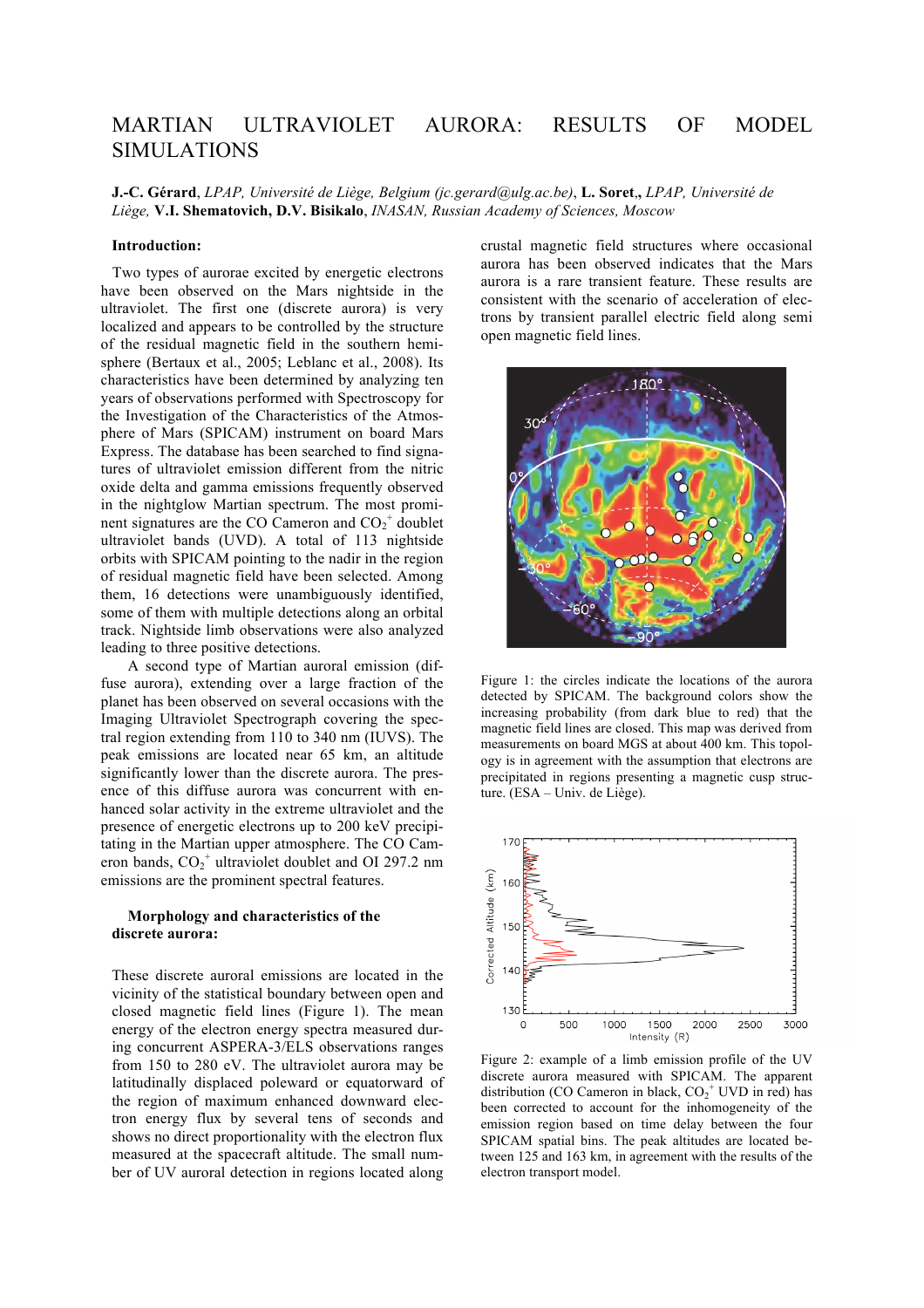### **Characteristics of the diffuse aurora:**

By contrast, the diffuse aurora was observed in the northern hemisphere, in the quasi absence of residual magnetic field. Since the aurora appeared fairly homogeneous during these periods, the altitude of the peak is assumed to coincide with the height of maximum signal. Emissions from the Cameron and  $CO_2^+$ UVD bands and OI 297.2 nm were detected. Schneider et al. (2015) modeled the precipitated electron flux measured on 20 December 2014 with the SEP and SWEA detectors on board MAVEN between a few and 200 keV. They analytically fitted the combined electron energy spectrum (in particle flux units) with a  $E^{-2.2}$  energy dependence. They obtained a good agreement with the shape and peak altitude of the observed  $CO_2^+$  UV doublet limb profile. The peak intensity was normalized to the observed value. Further detections of diffuse aurora were made, related to other solar events.

#### **Numerical modeling of auroral emission:**

### *Monte Carlo model*

The model is based on photochemical processes, kinetics and a Monte Carlo approach for vertical electron transport. Energetic electrons lose their kinetic energy in elastic, inelastic and ionizing collisions with the ambient atmospheric gas. The energy loss is calculated by solving the kinetic Boltzmann equation, involving transport of electrons, production rates of primary and secondary electrons and elastic and inelastic scattering terms. The Monte Carlo algorithm solves kinetic equations for atmospheric systems in the stochastic approach. It calculates the system evolution from the initial to the steady state between altitudes of 250 km and 50 km. The neutral atmosphere composition and density is based on the Mars Global Ionosphere-Thermosphere Model (M-GITM) (Bougher et al., 2015). The outputs of the model are calculated vertical emission profiles for various  $CO$ ,  $CO_2^+$ , O and C emissions. Further details about the Monte-Carlo model and its implementation for the Mars atmosphere were given by Shematovich et al. (2008).

#### *Discrete aurora modeling*

Nadir observations of aurorae have recently been analyzed in detail by Gérard et al. (2015). They quantified the intensities of the CO Cameron bands and the  $CO_2^+$  doublet emissions, compared auroral events to concurrent electron precipitations and confirmed that aurorae occur near open-closed field line boundaries, in the Southern hemisphere between 150 and 225° of longitude.

Limb observations by Soret et al. (2015) detected the CO  $(a^3\Pi - X^1\Sigma)$  Cameron bands between 190 and 270 nm, the CO  $(A<sup>1</sup>\Pi - X<sup>1</sup>\Sigma<sup>+</sup>)$  Fourth Positive sys-

tem (CO 4P) between 135 and 170 nm, the  $CO_2^+$  $(B^2\Sigma_u^+ - X^2\Pi_g)$  UV doublet at 289 nm, the OI at 297.2 nm and the 130.4 nm OI triplet emissions have been identified in the spectra and in the time variations of the signals. The intensities of these auroral emissions have been quantified and the altitude of the strongest emission of the CO Cameron bands has been estimated to be 137±27 km. The observed altitudes of the auroral emissions were reproduced by the Monte-Carlo model of electron transport in the Martian thermosphere for monoenergetic electrons between 60 and 200 eV. No simple correlation was found between electron fluxes measured at the Mars Express altitude and nadir auroral intensity. Predicted vertically integrated intensities for the various auroral emissions were generally overestimated by the model. This is a possible consequence of the inclination and curvature of the magnetic field line threading the aurora. The relative brightness of the CO and  $CO_2^+$  emissions was in good agreement with the observations.

The presence of a magnetic field modifies the electron energy spectrum and the ratio of the upward to the downward flux as the beam penetrates into a stronger region of stronger B-field (Bisikalo et al., 2016). Simulations based on an ASPERA-3 measured auroral electron precipitation indicate that magnetic mirroring leads to an change of the fraction of the energy flux carried by upward moving electrons (Figure 3). This fraction increases up to 33-78% in the presence of a field. Consequently, the presence of a remanent magnetic field results in a reduction of the total auroral power for given precipitated energy flux.



Figure 3: altitude variation of the ratio of upward to downward energy fluxes for three different crustal B-field intensities at 100 km: 0 (blue line), 23 (black line) and 150 nT (red line).

### *Diffuse aurora modeling*

Monte Carlo simulations of the production of several ultraviolet and visible auroral emissions have been performed for monoenergetic initial electron energies between 0.1 and 200 keV. These emissions are the  $CO_2^+$  UVD at 288.3 and 289.6 nm and the Fox-Duffendack–Barker (FDB) bands, the CO Cameron and CO 4P bands, the OI 130.4 and 297.2 nm multiplets and CI 156.1 nm and 165.7 nm features. We